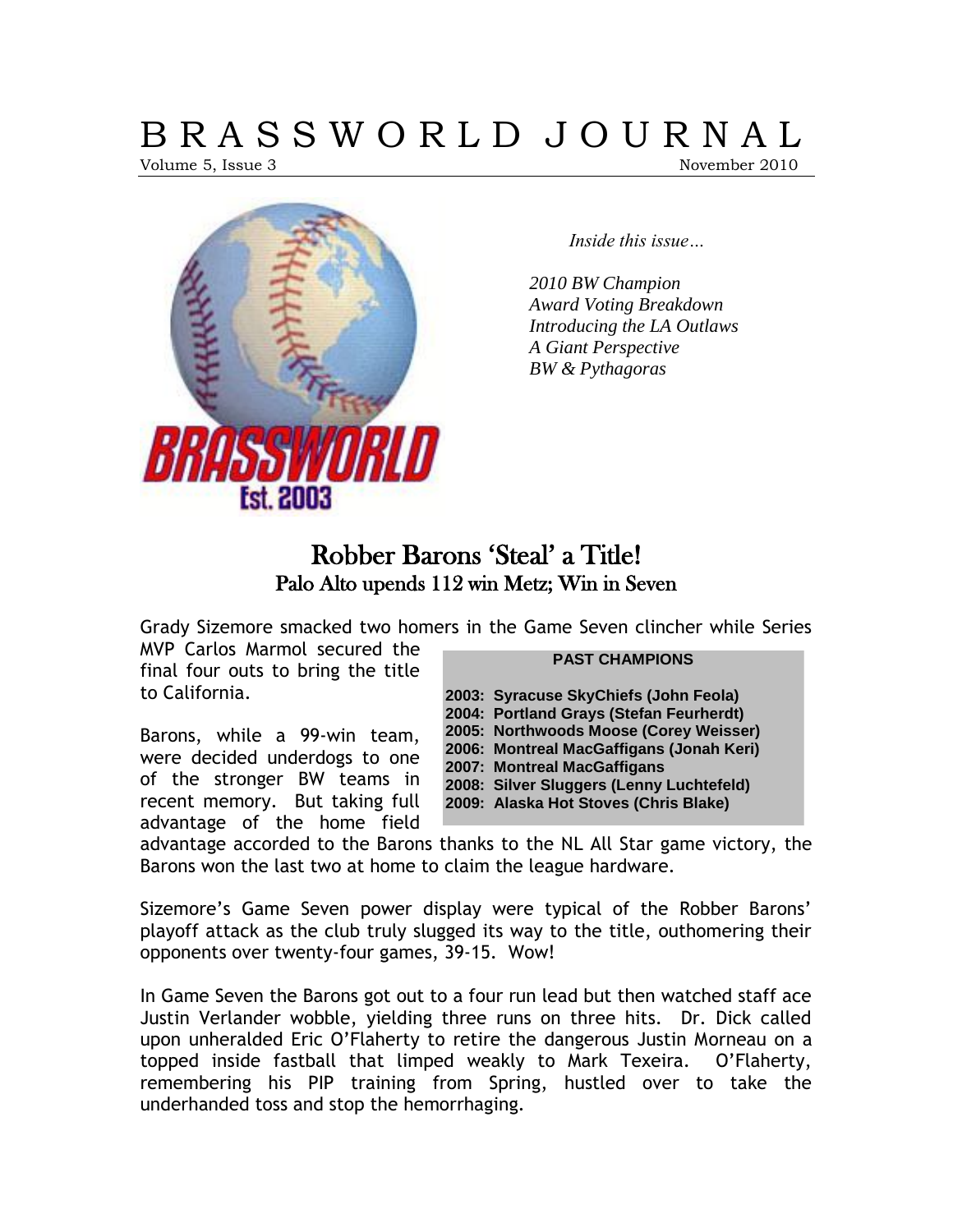|                  | <b>BRASSWORLD WORLD SERIES, GAME 7</b> |              |                            |                                  |                              |                                  |                  |                            |          |                                     |                                      |                                      |                     |
|------------------|----------------------------------------|--------------|----------------------------|----------------------------------|------------------------------|----------------------------------|------------------|----------------------------|----------|-------------------------------------|--------------------------------------|--------------------------------------|---------------------|
|                  | New York                               |              | AB                         | R                                | $H_{\rm}$                    | BI                               |                  | Palo Alto                  |          | AB                                  | $\mathbf R$                          | $H_{\rm}$                            | BI                  |
| Erick<br>Aybar   | Abreu, lf                              |              | 5                          | $\mathbf{1}$                     | $\mathbf{1}$                 | $\mathbf{0}$                     |                  | Suzuki, rf                 |          | 3                                   | $\boldsymbol{0}$                     | $\boldsymbol{0}$                     | $\boldsymbol{0}$    |
| singled<br>in    | Beltran, cf                            |              | 5                          | 1                                | $\mathfrak{2}$               | $\overline{2}$                   |                  | A.Rodriguez, 3b            |          | $\boldsymbol{0}$                    | $\boldsymbol{0}$                     | $\mathbf{0}$                         | $\boldsymbol{0}$    |
| Eighth,<br>the   | J. Drew, rf                            |              | 5                          | $\mathbf{0}$                     | $\mathbf{1}$                 | $\mathbf{0}$                     |                  | Velez, pr-2b               |          | $\overline{2}$                      | 1                                    | 1                                    | $\boldsymbol{0}$    |
| it<br>but<br>was | Longoria, 3b                           |              | 3<br>4                     | $\mathbf{0}$                     | 1                            | 1                                |                  | Ruiz, ph                   |          | 1                                   | $\boldsymbol{0}$                     | $\boldsymbol{0}$                     | 0                   |
| late.<br>too     | Morneau, 1b<br>Posada, c               |              | 3                          | $\boldsymbol{0}$<br>$\mathbf{0}$ | $\mathbf{1}$<br>$\mathbf{1}$ | $\mathbf{0}$<br>$\boldsymbol{0}$ |                  | Vizquel, 3b-2b<br>Mauer, c |          | $\theta$<br>4                       | $\boldsymbol{0}$<br>$\boldsymbol{0}$ | $\boldsymbol{0}$<br>$\boldsymbol{0}$ | 0<br>0              |
| Carlos           | A.Cabrera, 2b                          |              | $\overline{4}$             | $\boldsymbol{0}$                 | $\mathbf{1}$                 | $\boldsymbol{0}$                 |                  | Teixeira, 1b               |          | 3                                   | $\boldsymbol{0}$                     | 2                                    | 1                   |
| Marmol<br>was    | E.Aybar, ss                            |              | 3                          | 1                                | $\mathbf{1}$                 | $\boldsymbol{0}$                 |                  | Bay, lf                    |          | 4                                   | $\boldsymbol{0}$                     | $\mathbf{1}$                         | $\boldsymbol{0}$    |
| called<br>at     | Vazquez, p                             |              | $\overline{c}$             | $\boldsymbol{0}$                 | $\boldsymbol{0}$             | $\boldsymbol{0}$                 |                  | Sizemore, cf               |          | 4                                   | $\overline{c}$                       | 3                                    | $\overline{c}$      |
| this<br>just     | Blanks, ph                             |              | $\mathbf{1}$               | $\mathbf{0}$                     | $\boldsymbol{0}$             | $\boldsymbol{0}$                 |                  | S. Drew, ss.               |          | 4                                   | $\mathbf{1}$                         | $\mathfrak 2$                        | 1                   |
| whiff<br>of      | Adams, p                               |              | $\overline{0}$             | $\boldsymbol{0}$                 | $\boldsymbol{0}$             | $\boldsymbol{0}$                 |                  | Valbuena, 2b,3b,2b         |          | 3                                   | $\boldsymbol{0}$                     | $\boldsymbol{0}$                     | $\boldsymbol{0}$    |
| and              | Iannetta, ph                           |              | 1                          | $\mathbf{0}$                     | $\mathbf{0}$                 | $\boldsymbol{0}$                 |                  | Baker, ph-3b               |          | $\mathbf{1}$                        | $\boldsymbol{0}$                     | $\boldsymbol{0}$                     | 0                   |
| danger           | Papelbon, p                            |              | $\boldsymbol{0}$           | $\boldsymbol{0}$                 | $\boldsymbol{0}$             | $\boldsymbol{0}$                 |                  | Verlander, p               |          | 3                                   | $\boldsymbol{0}$                     | $\boldsymbol{0}$                     | $\boldsymbol{0}$    |
| proceeded        | Burnett, p                             |              | $\mathbf{0}$               | $\boldsymbol{0}$                 | $\overline{0}$               | $\mathbf{0}$                     |                  | O'Flaherty, p              |          | $\mathbf{0}$<br>$\boldsymbol{0}$    | $\boldsymbol{0}$<br>$\boldsymbol{0}$ | $\mathbf{0}$<br>$\boldsymbol{0}$     | 0<br>$\overline{0}$ |
| to close out     |                                        |              |                            |                                  |                              |                                  |                  | Marmol, p                  |          |                                     |                                      |                                      |                     |
| the<br>game.     |                                        |              |                            |                                  |                              |                                  |                  |                            |          |                                     |                                      |                                      |                     |
| With<br>a        |                                        |              |                            |                                  |                              |                                  |                  |                            |          |                                     |                                      |                                      |                     |
| comebacker       |                                        |              |                            |                                  |                              |                                  |                  |                            |          |                                     |                                      |                                      |                     |
| the<br>to        |                                        |              |                            |                                  |                              |                                  |                  |                            |          |                                     |                                      |                                      |                     |
| in<br>mound      |                                        |              |                            |                                  |                              |                                  |                  |                            |          |                                     |                                      |                                      |                     |
| ninth,<br>the    |                                        |              |                            |                                  |                              |                                  |                  |                            |          |                                     |                                      |                                      |                     |
| Marmol           |                                        |              | 36                         | 3                                | 9                            | 3                                |                  |                            |          | 32                                  | $\overline{4}$                       | 9                                    | $\overline{4}$      |
| recorded the     |                                        |              |                            |                                  |                              |                                  |                  |                            |          |                                     |                                      |                                      |                     |
| final<br>out     | New York                               | 000          | 000                        | 300                              |                              | 391                              |                  |                            |          |                                     |                                      |                                      |                     |
| with an easy     | Palo Alto                              | 011          | 200                        | 00x                              |                              | 490                              |                  |                            |          |                                     |                                      |                                      |                     |
| toss<br>to       |                                        |              |                            |                                  |                              |                                  |                  |                            |          |                                     |                                      |                                      |                     |
|                  | New York                               | $_{\rm IP}$  | H                          | R                                |                              | ER                               | BB               | SO.                        |          | Att: 47,430                         |                                      |                                      |                     |
| Teixeira.        | Vazquez, L                             | 6            | $\tau$                     | $\overline{4}$                   |                              | $\overline{4}$                   | $\overline{2}$   | 4                          |          | 2B: Abreu, Drew, Morneau,           |                                      |                                      |                     |
| Following        | Adams                                  | 1            | $\theta$                   | $\boldsymbol{0}$                 |                              | $\mathbf{0}$                     | $\boldsymbol{0}$ | 2                          | Teixeira |                                     |                                      |                                      |                     |
| the easy arc     | Papelbon                               | 0.2          | $\overline{c}$<br>$\theta$ | $\boldsymbol{0}$                 |                              | $\boldsymbol{0}$                 | $\boldsymbol{0}$ | $\mathbf{1}$               |          | 3B: None                            |                                      |                                      |                     |
| of the ball,     | <b>Burnett</b>                         | 0.1          |                            | $\boldsymbol{0}$                 |                              | $\boldsymbol{0}$                 | $\boldsymbol{0}$ | $\overline{0}$             |          | HR: Sizemore-2, S. Drew<br>SB: None |                                      |                                      |                     |
| Marmol           |                                        |              |                            |                                  |                              |                                  |                  |                            | S: None  |                                     |                                      |                                      |                     |
| leapt<br>into    |                                        |              |                            |                                  |                              |                                  |                  |                            |          | GIDP: Mauer                         |                                      |                                      |                     |
| the arms of      |                                        |              |                            |                                  |                              |                                  |                  |                            |          | LOB: NYM-9, PAL-7                   |                                      |                                      |                     |
| his<br>sure-     |                                        |              |                            |                                  |                              |                                  |                  |                            |          | DP: NYM-1, PAL-1                    |                                      |                                      |                     |
| handed first     | Palo Alto                              | $\rm IP$     | H                          | R                                |                              | ER                               | <b>BB</b>        | SO.                        |          | E: Aybar                            |                                      |                                      |                     |
| baseman,         | Verlander, W                           | 6.2          | 8                          | 3                                |                              | 3                                | $\overline{3}$   | 5                          |          |                                     |                                      |                                      |                     |
| the              | O'Flaherty                             | $\mathbf{1}$ | 1                          | $\boldsymbol{0}$                 |                              | $\mathbf{0}$                     | $\boldsymbol{0}$ | $\boldsymbol{0}$           |          |                                     |                                      |                                      |                     |
|                  | Marmol, S                              | 1.1          | $\mathbf{0}$               | $\mathbf{0}$                     |                              | $\boldsymbol{0}$                 | $\theta$         | $\Omega$                   |          |                                     |                                      |                                      |                     |
| championshi      |                                        |              |                            |                                  |                              |                                  |                  |                            |          |                                     |                                      |                                      |                     |
| p theirs to      |                                        |              |                            |                                  |                              |                                  |                  |                            |          |                                     |                                      |                                      |                     |
| celebrate.       |                                        |              |                            |                                  |                              |                                  |                  |                            |          |                                     |                                      |                                      |                     |

For the Metz in the Series, Randy Wolf continued his amazing season doing his part by winning both his World Series starts (4 wins in postseason). Carlos Beltran paced the hitters, going 9 for 28 with 6 rbi. Of final note was the interesting fact that the Drew brothers squared off in the Series.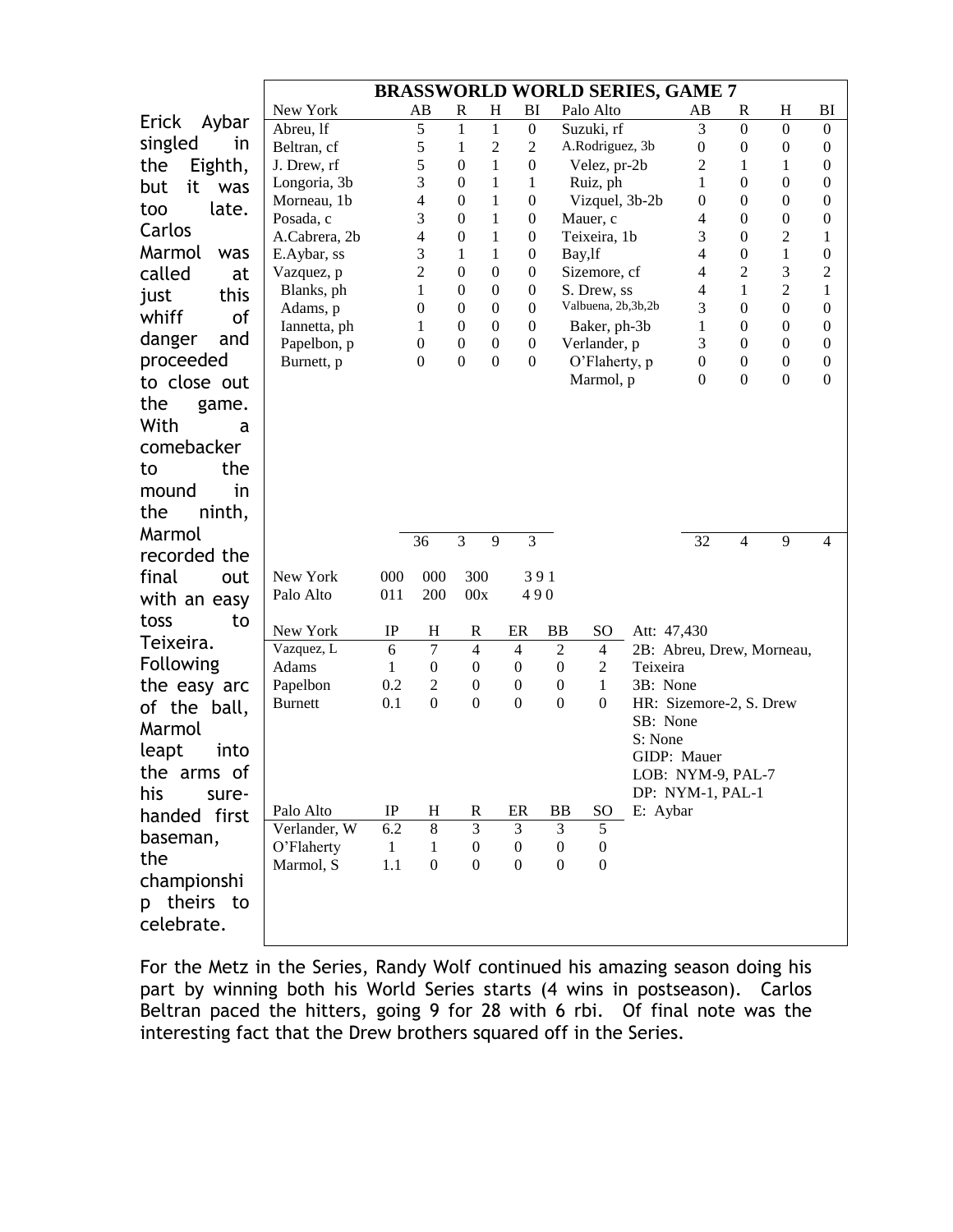### **AL AWARDS**

| <b>MVP</b>            | <b>PTS</b> | <b>WALTER JOHNSON</b> | <b>PTS</b> | <b>ROOKIE</b>         | <b>PTS</b> |
|-----------------------|------------|-----------------------|------------|-----------------------|------------|
| <b>Prince Fielder</b> | 95         | <b>Randy Wolf</b>     | 107        | <b>Colby Rasmus</b>   | 88         |
| <b>Albert Pujols</b>  | 61         | Tim Lincecum          | 67         | Chris Coghlan         | 55         |
| Ryan Howard           | 35         | Edwin Jackson         | 37         | <b>Dexter Fowler</b>  | 33         |
| Pablo Sandoval        | 26         | Mariano Rivera        | 21         | <b>Randy Wells</b>    | 26         |
| Ryan Braun            | 26         | <b>Roy Oswalt</b>     | 18         | Nolan Reimold         | 26         |
| Derek Jeter           | 24         | Dan Haren             | 18         | Juan Gutierrez        | 24         |
| Michael Young         | 8          | <b>Ricky Nolasco</b>  | 13         | <b>Brian Anderson</b> | 11         |
| Evan Longoria         | 5          | Jon Lester            | 5          | <b>Tommy Hanson</b>   | 9          |
| Adam Dunn             | 4          |                       |            | Jeff Niemann          | 9          |
| Mark Reynolds         | 2          |                       |            | Jose Mijares          | 2          |
|                       |            |                       |            | Luke Gregerson        |            |

|                        |            | <b>NL AWARDS</b>         |                 |                      |            |
|------------------------|------------|--------------------------|-----------------|----------------------|------------|
| <b>MVP</b>             | <b>PTS</b> | <b>CHRISTY MATHEWSON</b> | <b>PTS</b>      | <b>ROOKIE</b>        | <b>PTS</b> |
| <b>Adrian Gonzalez</b> | 104        | <b>Chris Carpenter</b>   | 88              | <b>Garrett Jones</b> | 94         |
| Joe Mauer              | 67         | Josh Beckett             | 56              | Andrew McCutchen     | 77         |
| <b>Ben Zobrist</b>     | 53         | <b>Justin Verlander</b>  | 50              | Andrew Bailey        | 62         |
| Aaron Hill             | 21         | Zack Greinke             | 45              | <b>Matt Wieters</b>  | 38         |
| <b>Ichiro</b>          | 15         | Roy Halladay             | 32 <sup>2</sup> | Casey McGhee         | 14         |
| Mark Teixeira          | 12         | <b>Felix Hernandez</b>   | 22              | Jordan Zimmermann    | 10         |
| Justin Upton           | 10         | Joel Pineiro             | 8               | Jason Bulger         | 7          |
| Matt Holliday          | 9          | <b>Trevor Hoffman</b>    | 7               | <b>David Price</b>   | 6          |
| Jason Werth            | 8          | <b>Barry Zito</b>        | 4               | Gerardo Parra        | 3          |
| Jason Bay              |            |                          |                 | Dan Meyer            |            |
| Matt Kemp              | 3          |                          |                 |                      |            |
| David Wright           | 3          |                          |                 |                      |            |

l,

| <b>PAST AWARD WINNERS</b> |                      |               |                |                        |               |                  |  |  |  |  |
|---------------------------|----------------------|---------------|----------------|------------------------|---------------|------------------|--|--|--|--|
| <b>YEAR</b>               | <b>AL MVP</b>        | <b>NL MVP</b> | <b>JOHNSON</b> | <b>MATHEWSON</b>       | <b>AL ROY</b> | <b>NL ROY</b>    |  |  |  |  |
| 2003                      |                      | Vlad          | Randy          |                        | <b>Not</b>    | <b>Not</b>       |  |  |  |  |
|                           | <b>Barry Bonds</b>   | Guerrero      | Johnson        | Tim Hudson             | awarded       | awarded          |  |  |  |  |
| 2004                      |                      | Albert        | Carlos         |                        |               |                  |  |  |  |  |
|                           | Javy Lopez           | Pujols        | Zambrano       | <b>Bartolo Colon</b>   | ???           | ???              |  |  |  |  |
| 2005                      |                      | Albert        | Randy          |                        | David         | Khalil           |  |  |  |  |
|                           | Barry Bonds          | Pujols        | Johnson        | <b>Ben Sheets</b>      | Wright        | Greene           |  |  |  |  |
| 2006                      |                      | Albert        | Carlos         |                        | Gustavo       | Huston           |  |  |  |  |
|                           | Alex Rodriguez       | Pujols        | Zambrano       | <b>Roger Clemens</b>   | Chacin        | <b>Street</b>    |  |  |  |  |
| 2007                      |                      | Albert        | <b>John</b>    |                        | Prince        | Hanley           |  |  |  |  |
|                           | David Ortiz          | Pujols        | Lackey         | <b>Chris Carpenter</b> | Fielder       | Ramirez          |  |  |  |  |
| 2008                      |                      | Alex          | Carlos         | Justin                 | Ryan          |                  |  |  |  |  |
|                           | <b>Chipper Jones</b> | Rodriguez     | Zambrano       | Verlander              | <b>Braun</b>  | <b>Jack Cust</b> |  |  |  |  |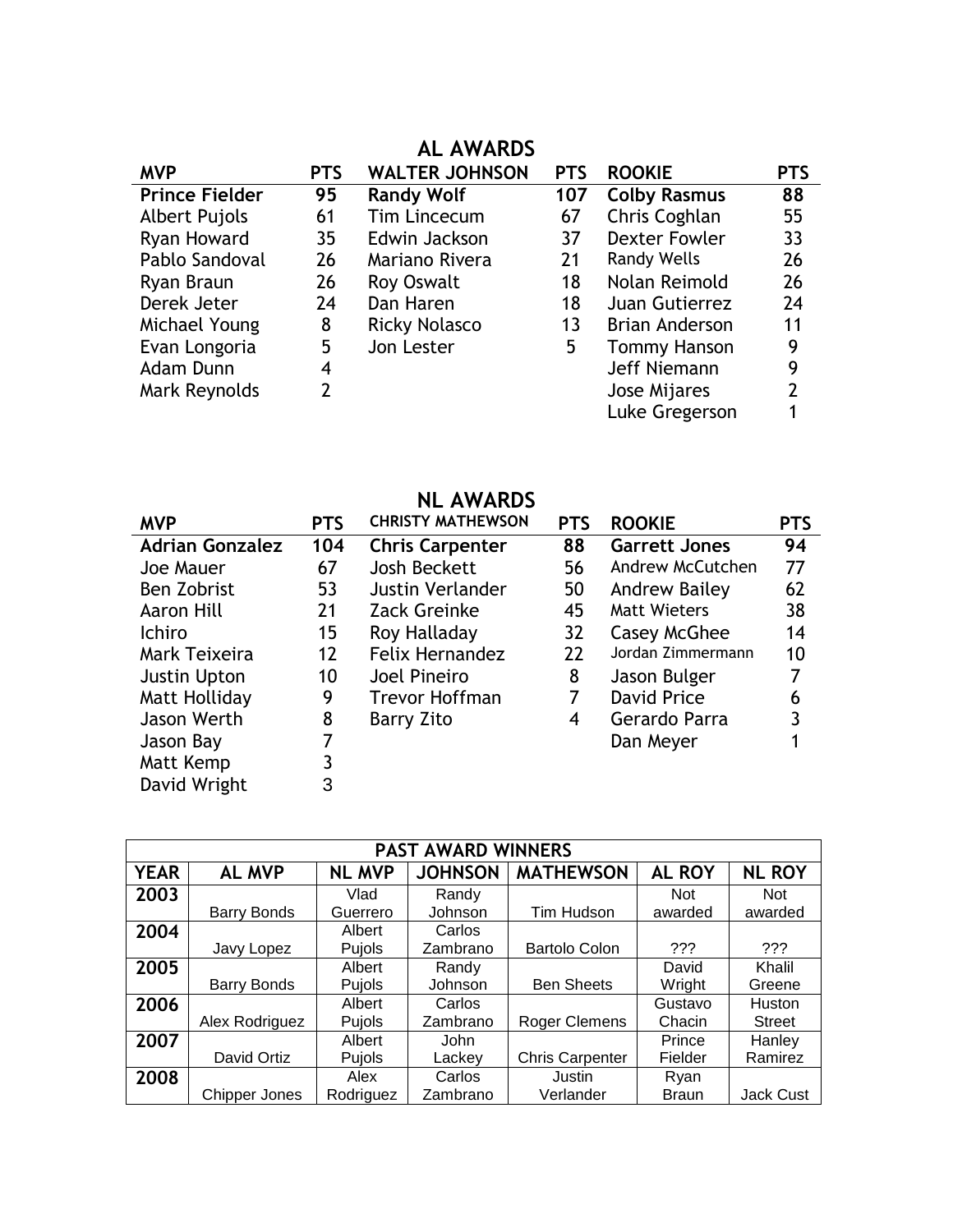| 2009 |                  | Albert |               |               | Mike   | eovann' |
|------|------------------|--------|---------------|---------------|--------|---------|
|      | Chipper<br>Jones | Pujols | Cook<br>Aaron | Derek<br>Lowe | Aviles | Sotc    |

**\* \* \***

# Introducing the LA Outlaws! Brian Budzyn

Los Angeles finally has a Brassworld team. In late July, the Montreal McGaffigans were sold to Hollywood icon Clint Eastwood. Perhaps best known for his portrayal of the character "Dirty Harry", Eastwood has brought professional Brassworld baseball back to the city of Angels.



"When I first heard about the opportunity to invest in this franchise, I thought to myself, 'Go Ahead'. And after all the negotiations were completed, it really made my day."

Bringing the Montreal franchise to Los Angeles took more than just a fistful of dollars. Eastwood"s dedication and passion for baseball have been well documented. He is also the majority owner of BRASSball"s Santa Barbara Outlaws. Los Angeles will certainly enjoy Clint's commitment to

putting a winning team on the field year in and year out. The Montreal franchise had a celebrated past having won two Brassworld Championships. The winning tradition will be a difficult to match, but the challenge of rebuilding a baseball franchise is something that new General Manager Brian Budzyn is excited to take on.

"Mr. Eastwood understands what it takes to build and sustain a winning franchise. And I am looking forward to

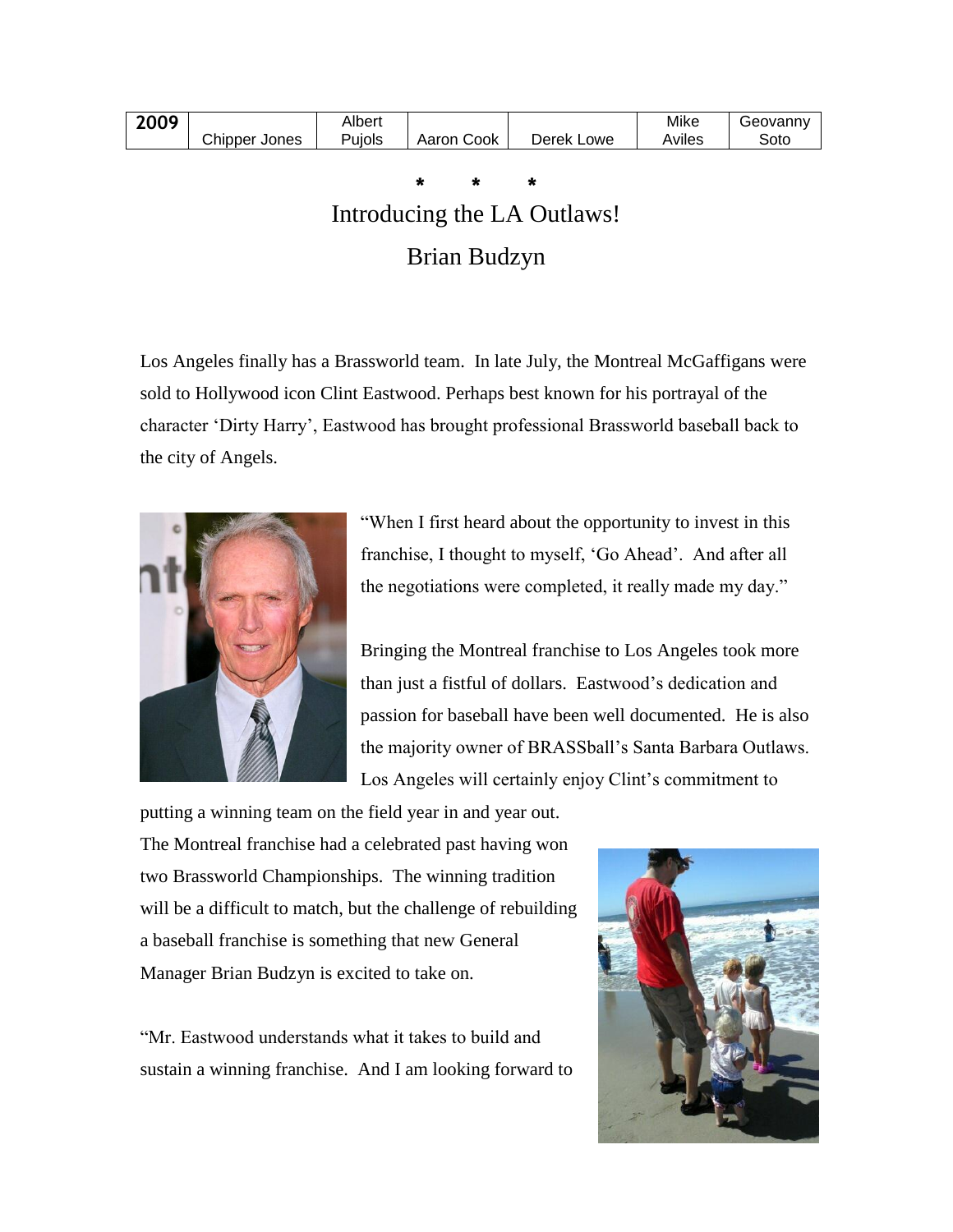partnering with him again to bring a championship team to Los Angeles".

Brian said his wife and three kids were thrilled that he has decided to devote more of his free time to fantasy baseball.

**\* \* \***

### Reflections on the Giants' title run

### Dave Silverberg

I have to confess, my favorite part of these dynasty netplay leagues is putting together a team, fitting together the jigsaw pieces and hopefully coming up with a contender. I love playing the games as well, but if I have to choose, I like the roster construction part best. Sometimes this happens through careful planning, sometimes through dumb luck, and sometimes it's the right combo of both.

In watching the Giants' run this year from a catbird seat in the Bay Area, the same logic applies. There have been a lot of articles analyzing the job Brian Sabean has done in San Francisco, so let me chip in a few observations:

- 1) Sabean has to take a lot of responsibility for limiting the range of options for the team from a financial standpoint. The Zito contract can (to some degree) be forgiven because Magowan was forcing his hand at the time (though bidding against yourself is never justifiable) but the Rowand contract was panned at the time by nearly everyone, and has been disastrous. In his column yesterday Jerry Crasnick of ESPN claims that the Giants have 2 sabermetric analysts that give an opinion on every transaction, but I find it hard to believe that a thorough analysis was done or given any weight when Rowand was signed 3 years ago. It was clear a large part of his offense was park generated (Chicago then Philadelphia, two of the most notorious bandboxes in all of MLB).
- 2) Sabean got many many trades wrong over the years, most notably dealing Liriano, Nathan (and Bonser) for Pierzynski. There were several others over the past few years that were pretty dismal but that one leads the pack.

That said, I have to give him full credit for 4 things that went right & led to success this year:

1) Dealing for Freddy Sanchez. He is hurt a lot, can't hit righties, but he plays D and kills lefties, and all Sabean gave up was a control pitcher who lost his good fastball and may never make it. Good job selling high, and this move (because it happened prior to the 2009 season) is not mentioned often.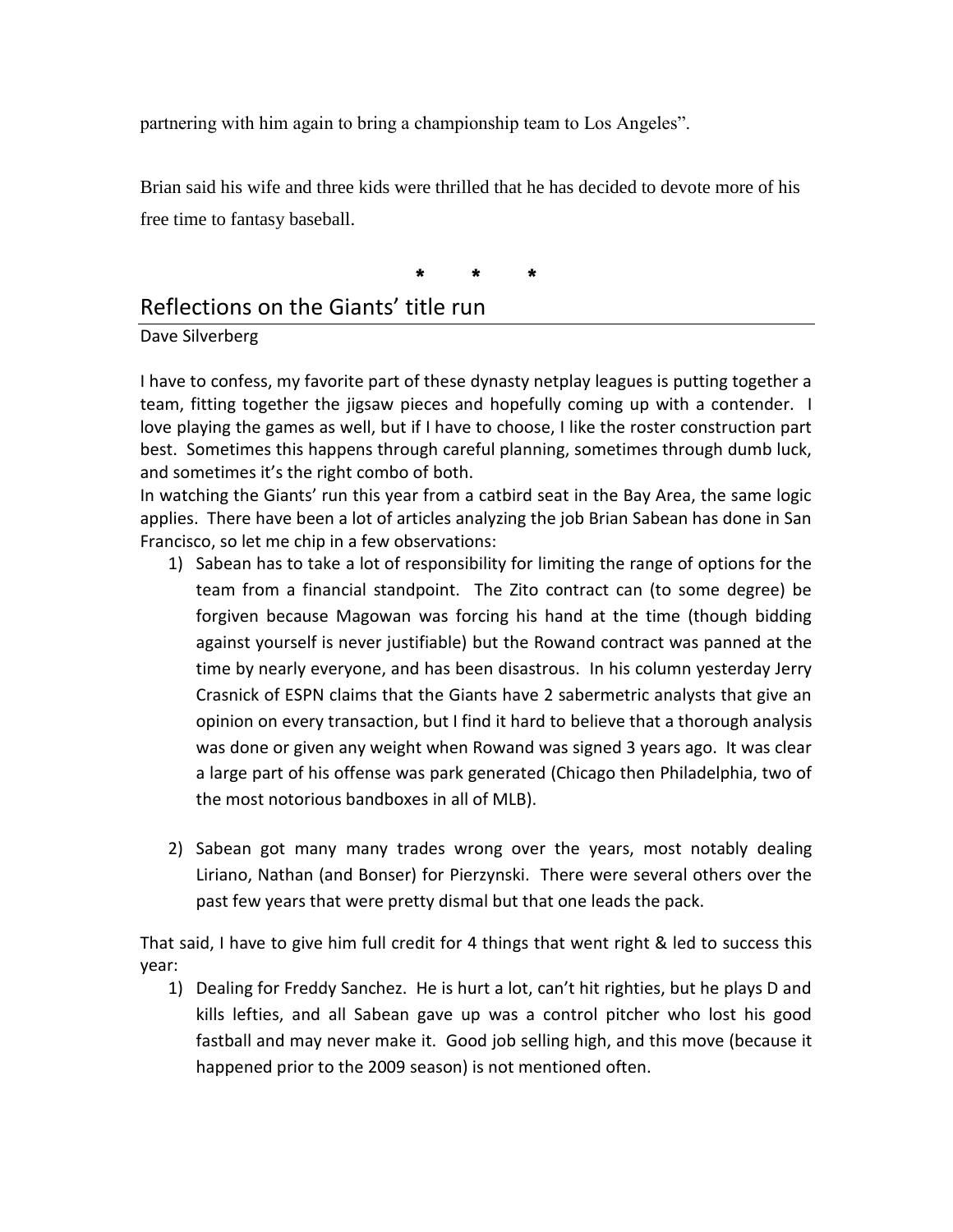- 2) Signing Aubrey Huff. I think this signing may be where the influence of the saber-guys may have started to come into play, and it's my belief they did not contribute as much weight previously in discussions. Huff had a spike in his numbers this year, but his career peripherals (walk rate, SLG vs RHP) would have given him something like a 20% shot at a season like this. That was worth a \$3M roll of the dice and it panned out perfectly. Also give the Giants credit for realizing that Huff was not as bad an athlete/defender as he was made out to be. He played a good 1B and an adequate corner OF when he was sent out there.
- 3) Resisting the urge to deal 1 of their young pitchers. We had Lincecum linked to Rios a while back, Cain linked to Fielder, and Sanchez linked to just about everyone, but holding on to them was the right move. Like the Sanchez deal, this decision has its roots a few years back so not as noticed, but sometimes the best deal is the one you don't make.
- 4) Stockpiling any available talent at the trade deadline. I give Sabean 100% credit for saying "We need depth, we have a lot of roster spots with no clear owner, let's see what we can reel in." I don't believe for a minute that he Cody Ross move was ONLY about blocking San Diego's claim, as has been reported. A "character" GM like Sabean would have know all about Jose Guillen's up & down attitude, so I think getting Ross was calculated both to block SD but also as a failsafe on Guillen. And getting Ramon Ramirez and more critically Javier Lopez for peanuts was simply huge. Without Lopez I think the Giants don't get past Philly.

All in all a great year for the Giants, this was a fun team to watch all year, especially in September onward when the sense of momentum building around the club was palpable. It will be fun to see if they can make another run next year.

**\* \* \***